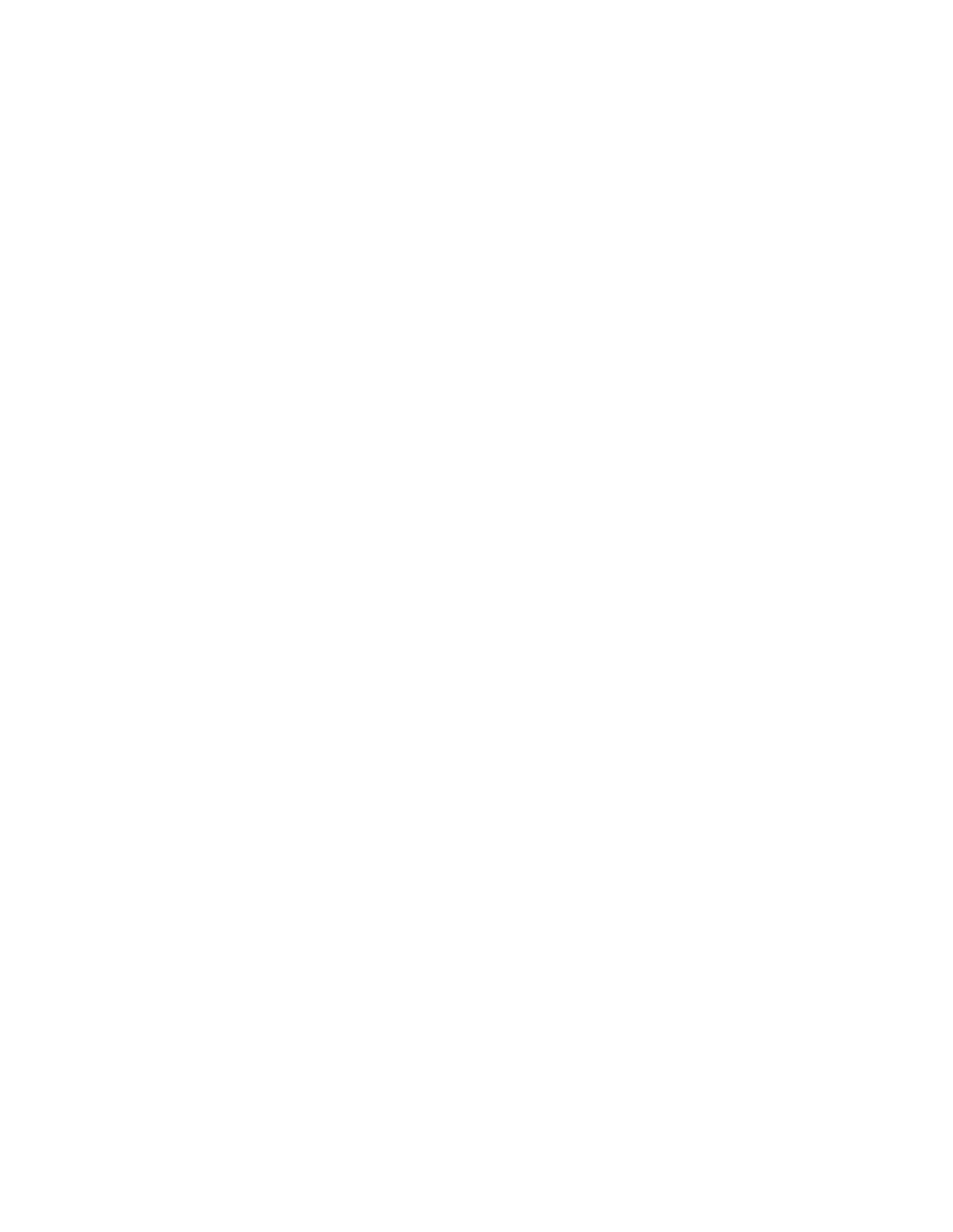# **TABLE OF CONTENTS**

| <b>SECTION ONE</b>   | <b>INTERPRETATION</b>                   |
|----------------------|-----------------------------------------|
| 1.1                  | Definitions                             |
| 1.2                  | Interpretation                          |
| 1.3                  | Headings                                |
| <b>SECTION TWO</b>   | <b>AFFAIRS OF THE CORPORATION</b>       |
| 2.1                  | Head Office                             |
| 2.2                  | Corporate Seal                          |
| 2.3                  | <b>Financial Year</b>                   |
| 2.4                  | <b>Execution of Instruments</b>         |
| 2.5                  | <b>Banking Arrangements</b>             |
| 2.6                  | Voting Rights in Other Bodies Corporate |
| 2.7                  | Auditors                                |
| 2.8                  | Amendment of Bylaws                     |
| 2.9                  | Dissolution                             |
| 2.10                 | <b>Rules and Regulations</b>            |
| <b>SECTION THREE</b> | <b>DIRECTORS</b>                        |
| 3.1                  | Number of Directors                     |
| 3.2                  | Qualification                           |
| 3.3                  | Election and Term                       |
| 3.4                  | <b>Removal of Directors</b>             |
| 3.5                  | Vacation of Office                      |
| 3.6                  | Vacancies                               |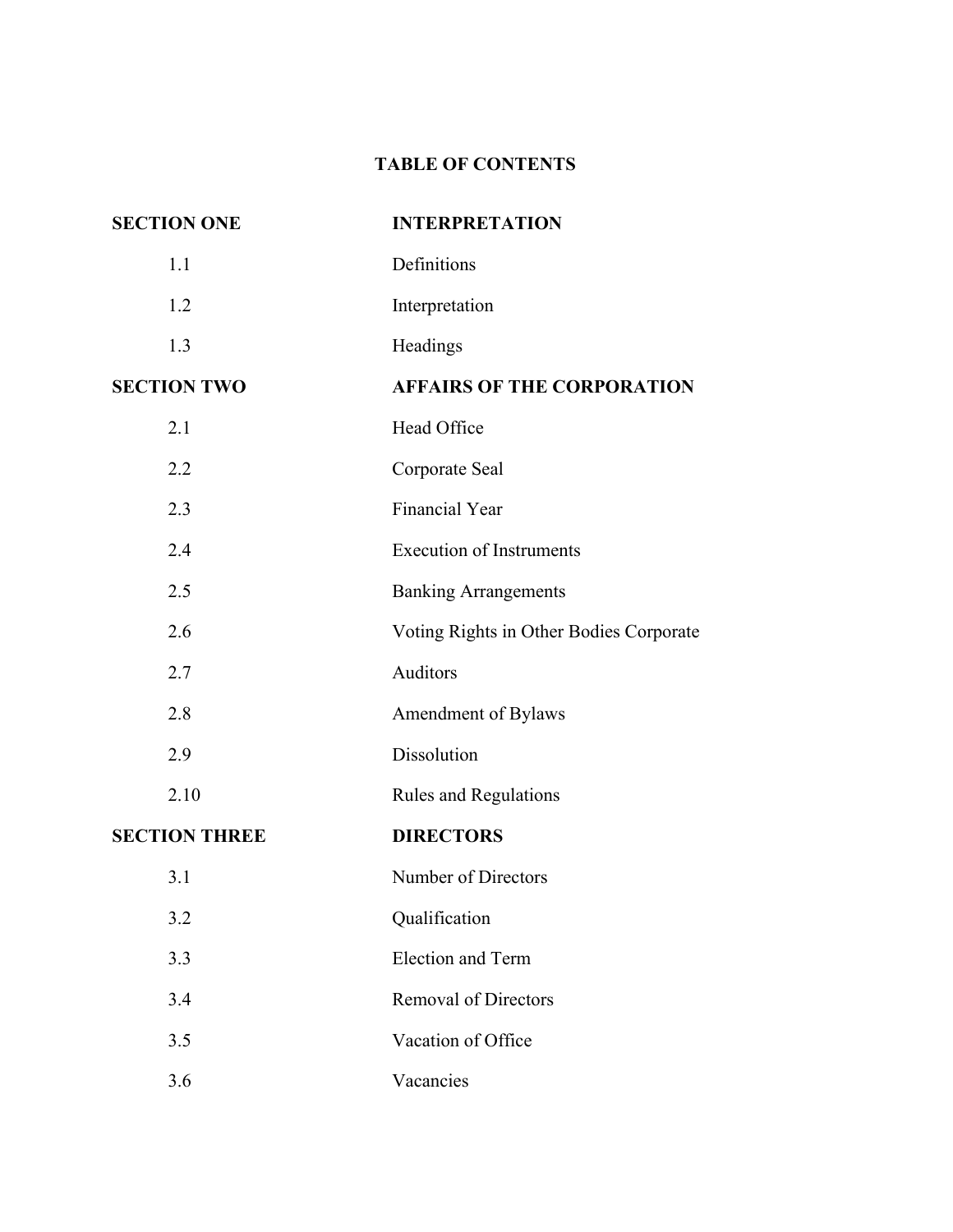| 3.7                 | Action by the Board                                |
|---------------------|----------------------------------------------------|
| 3.8                 | Meetings of the Board by Communications Facilities |
| 3.9                 | Place of Meetings                                  |
| 3.10                | Calling of Meetings                                |
| 3.11                | Notice of Meeting                                  |
| 3.12                | First Meeting of New Board                         |
| 3.13                | <b>Regular Meetings</b>                            |
| 3.14                | Chair                                              |
| 3.15                | Quorum                                             |
| 3.16                | Votes to Govern                                    |
| 3.17                | Remuneration and Expenses                          |
| <b>SECTION FOUR</b> | <b>COMMITTEES</b>                                  |
| 4.1                 | <b>Executive Committee</b>                         |
| 4.2                 | Other Committees of the Board                      |
| 4.3                 | Action by Committees                               |
| 4.4                 | <b>Advisory Bodies</b>                             |
| 4.5                 | Procedure                                          |
| <b>SECTION FIVE</b> | <b>OFFICERS</b>                                    |
| 5.1                 | Appointment                                        |
| 5.2                 | President                                          |
| 5.3                 | VicePresident                                      |
| 5.4                 | Secretary                                          |
| 5.5                 | Treasurer                                          |
| 5.6                 | Powers and Duties of Officers                      |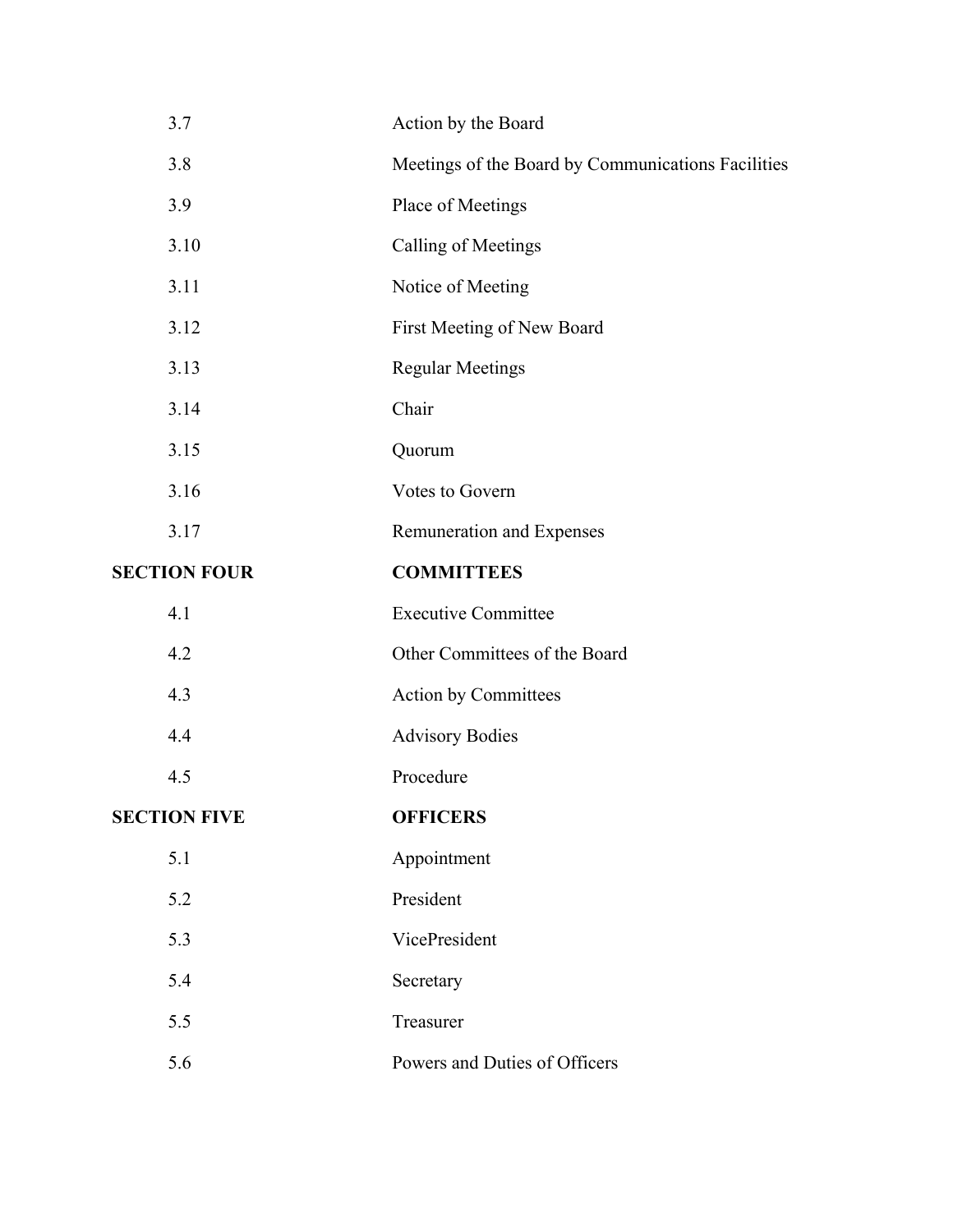| 5.7                  | Term of Office and Remuneration                        |
|----------------------|--------------------------------------------------------|
| 5.8                  | <b>Agents and Attorneys</b>                            |
| <b>SECTION SIX</b>   | PROTECTION OF DIRECTORS, OFFICERS AND<br><b>OTHERS</b> |
| 6.1                  | Limitation of Liability                                |
| 6.2                  | Indemnity                                              |
| 6.3                  | Insurance                                              |
| <b>SECTION SEVEN</b> | <b>MEMBERS</b>                                         |
| 7.1                  | Members                                                |
| 7.2                  | <b>Classes of Members</b>                              |
| 7.3                  | Qualifications and Rights                              |
| 7.4                  | Term of Membership                                     |
| 7.5                  | Fees                                                   |
| 7.6                  | Resignation                                            |
| 7.7                  | <b>Termination for Nonpayment</b>                      |
| 7.8                  | Removal                                                |
| <b>SECTION EIGHT</b> | <b>MEETINGS OF MEMBERS</b>                             |
| 8.1                  | <b>Annual Meetings</b>                                 |
| 8.2                  | <b>Special Meetings</b>                                |
| 8.3                  | Place of Meetings                                      |
| 8.4                  | Notice of Meetings                                     |
| 8.5                  | Meetings without Notice                                |
| 8.6                  | Chair, Secretary and Scrutineers                       |
| 8.7                  | Persons Entitled to be Present                         |
| 8.8                  | Quorum                                                 |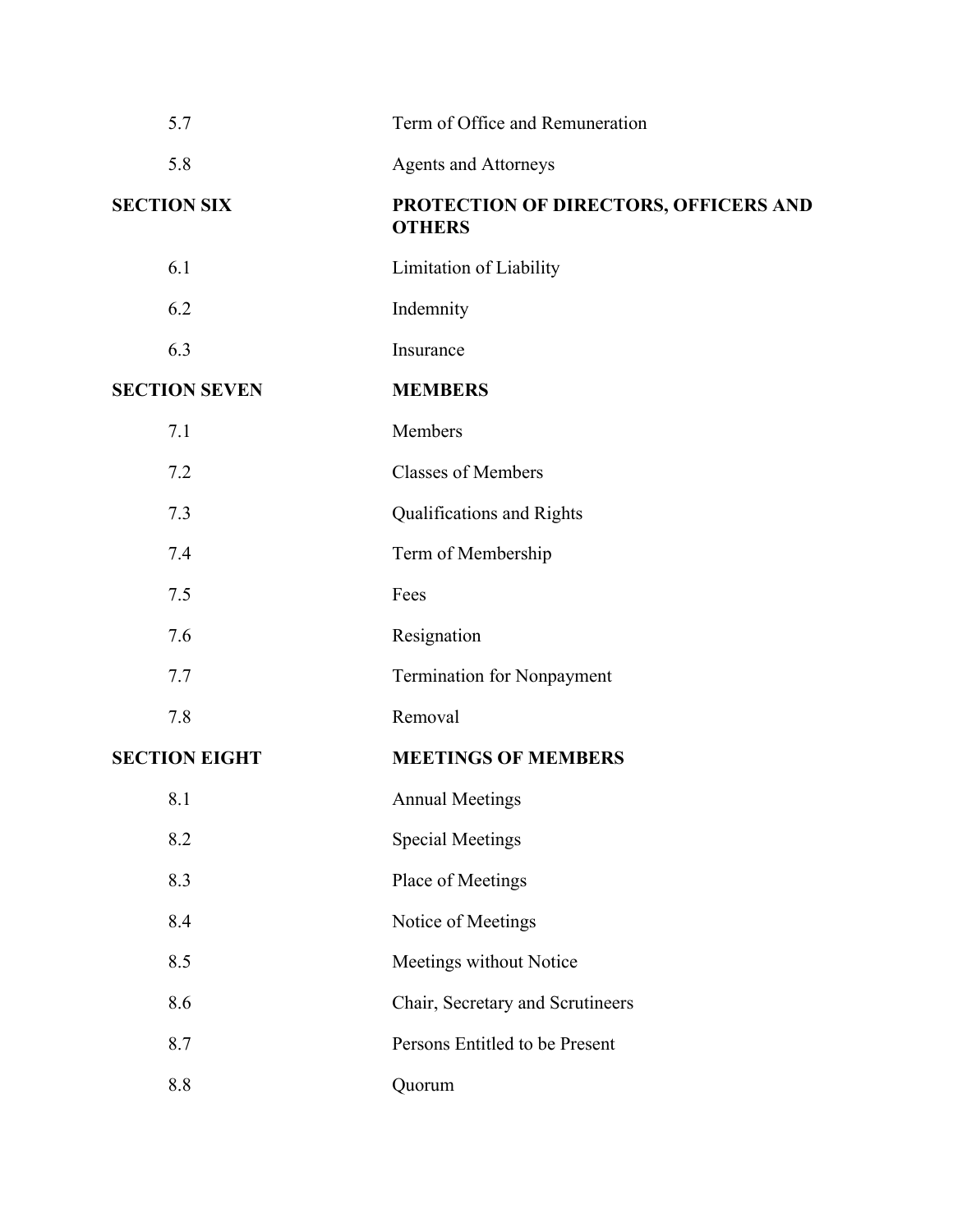| 8.9                 | Right to Vote                |
|---------------------|------------------------------|
| 8.10                | Proxies                      |
| 8.11                | Votes to Govern              |
| 8.12                | Show of Hands                |
| 8.13                | <b>Ballots</b>               |
| 8.14                | <b>Casting Vote</b>          |
| 8.15                | Adjournment                  |
| 8.16                | Action in Writing by Members |
| <b>SECTION NINE</b> | <b>NOTICES</b>               |
| 9.1                 | Method of Giving Notices     |
| 9.2                 | Computation of Time          |
| 9.3                 | <b>Omissions and Errors</b>  |
| 9.4                 | <b>Waiver of Notice</b>      |
| <b>SECTION TEN</b>  | <b>EFFECTIVE DATE</b>        |
| 10.1                | <b>Effective Date</b>        |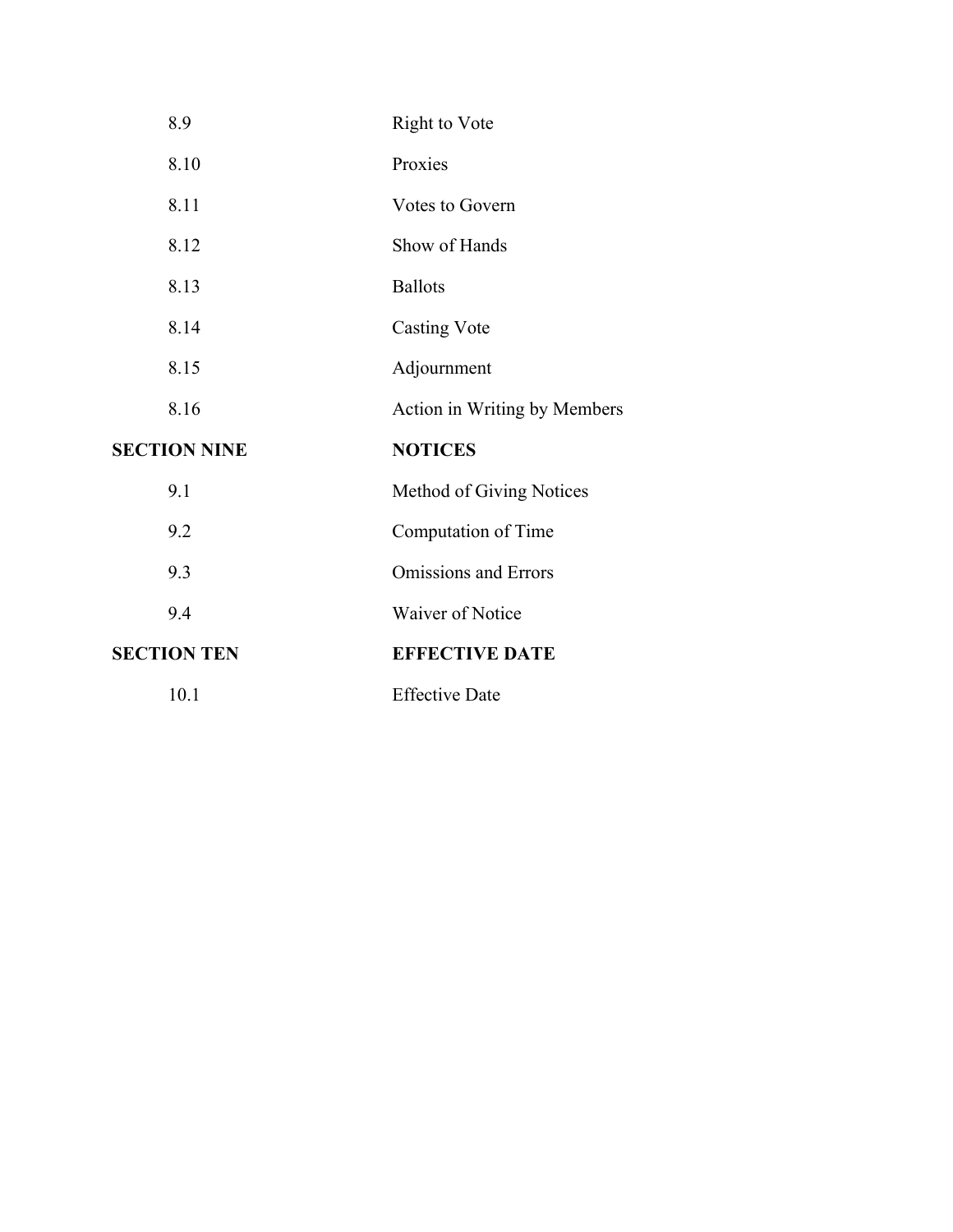## **SECTION ONE**

# **INTERPRETATION**

1.1. Definitions. In the bylaws of the Corporation, unless the context otherwise requires:

"Act" means the Corporations Act (Ontario), or any statute that may be substituted therefor, as from time to time amended;

"appoint" includes "elect" and vice versa;

"board" means the board of directors of the Corporation;

"bylaws" means this bylaw and all other bylaws of the Corporation from time to time in force and effect;

"Corporation" means the corporation without share capital incorporated under the Act by letters patent and named "MOORE PARK TENNIS CLUB";

"letters patent" means the letters patent incorporating the Corporation, as from time to time amended and supplemented by supplementary letters patent;

"meeting of members" includes an annual meeting of members and a special meeting of members; and "special meeting of members" includes a meeting of any class or classes of members and a special meeting of all members entitled to vote at an annual meeting of members;

"member" means any person admitted to membership in the Corporation in accordance with Section Seven of this bylaw; and

"special resolution" means a resolution passed by the directors and confirmed with or without variation by at least two-thirds of the votes cast at a general meeting of the members of the Corporation duly called for that purpose or by the consent in writing of all the members entitled to vote at such meeting.

1.2. Interpretation. - Words importing the singular number include the plural and vice versa; words importing gender include the masculine, feminine and neuter genders; and words importing a person include an individual, partnership, association, body corporate, trustee, executor, administrator and legal representative.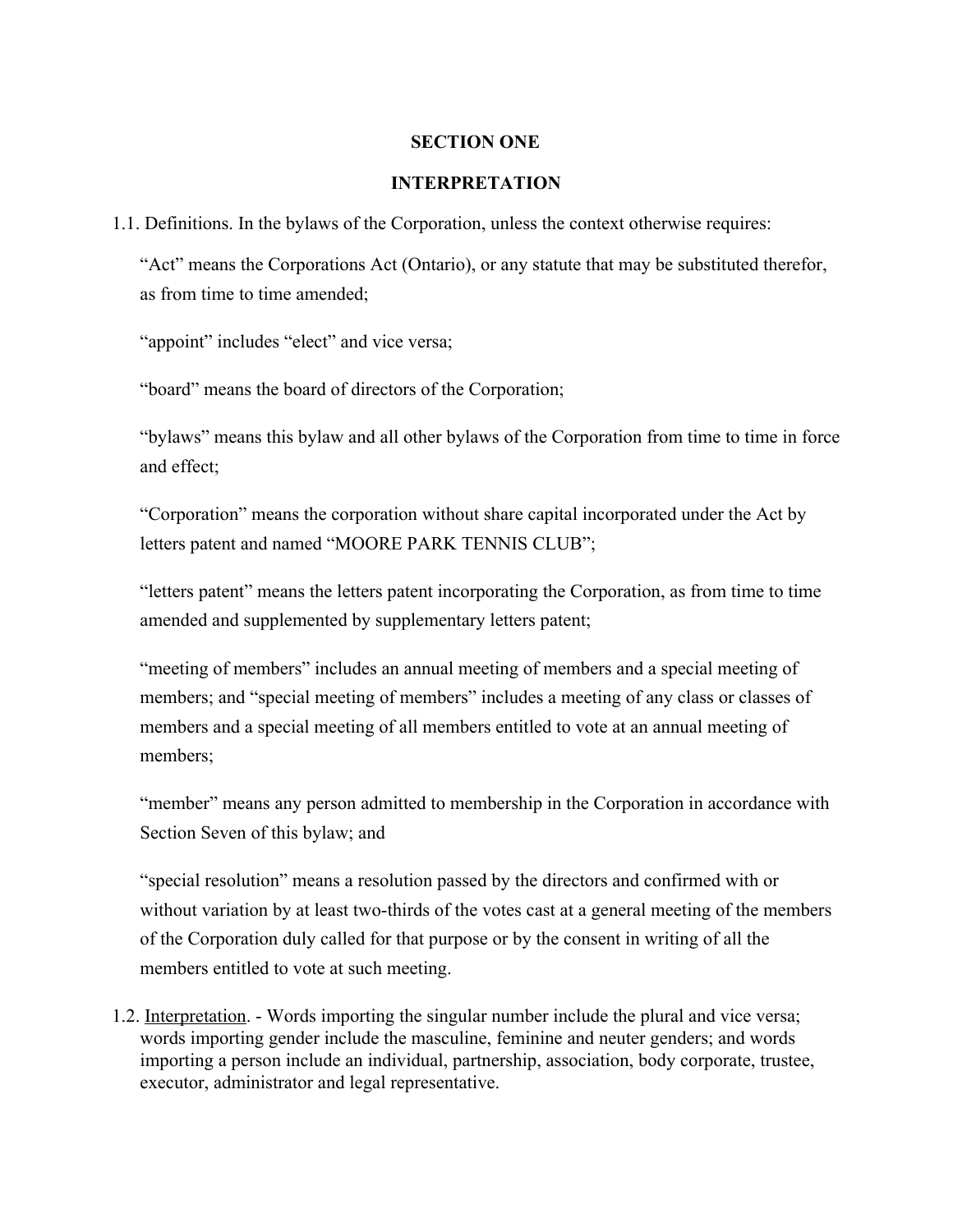1.3. Headings. - The headings in this by-law are inserted for convenience of reference only and shall not affect the construction or interpretation of this by-law.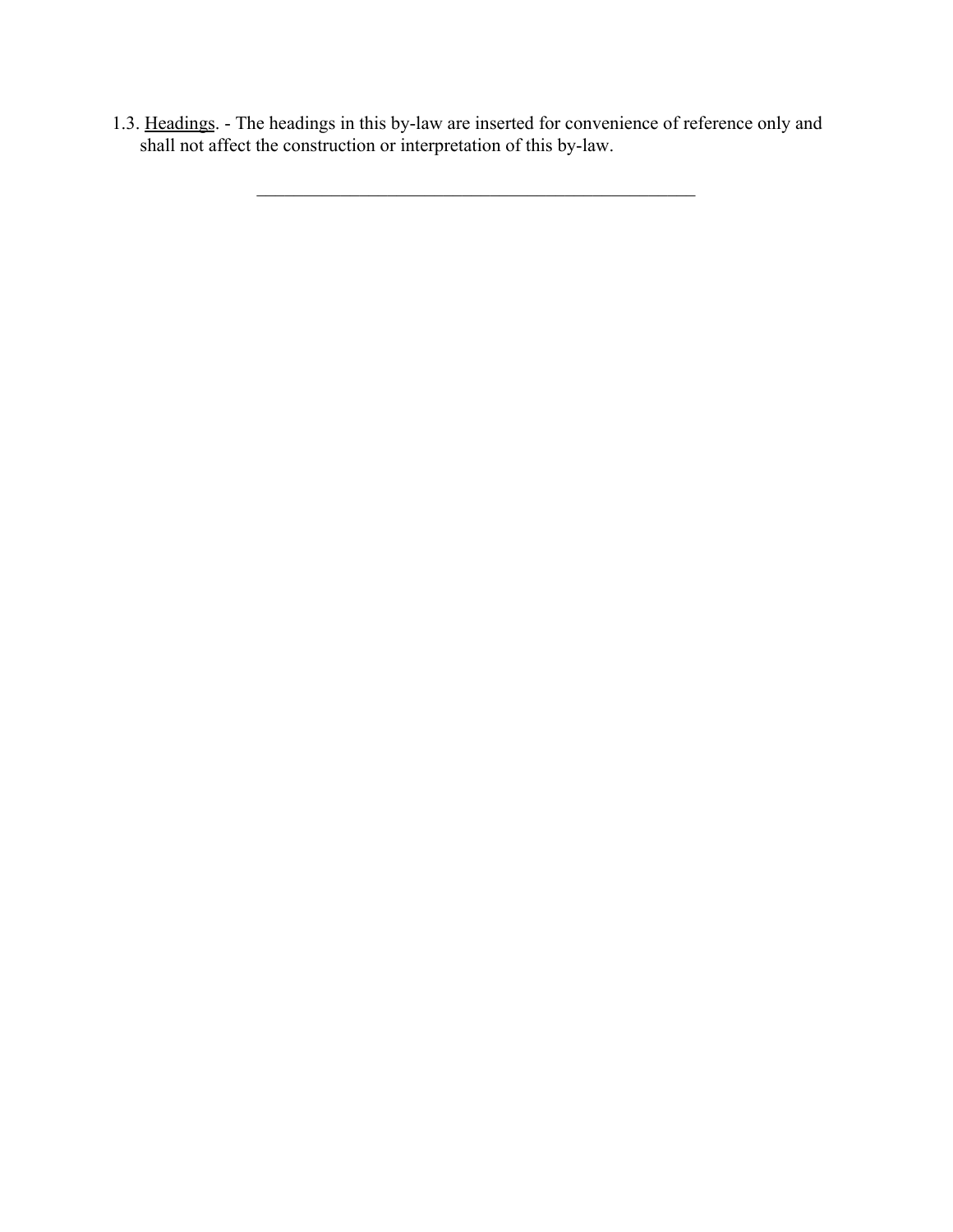## **SECTION TWO**

# **AFFAIRS OF THE CORPORATION**

- 2.1. Head Office. Until changed in accordance with the Act, the head office of the Corporation shall be in the City of Toronto in the Province of Ontario, Canada, and at such location therein as the board may from time to time determine.
- 2.2.Corporate Seal. The Corporation may, but need not, have a corporate seal and if one is adopted it shall be in a form approved from time to time by the board.
- 2.3.Financial Year. Until otherwise determined by the board, the financial year of the Corporation shall end on the last day of February in each year.
- 2.4.Execution of Instruments. Deeds, transfers, assignments, contracts, obligations, certificates and other instruments may be signed on behalf of the Corporation by two persons, one of whom holds the office of chair of the board, president, vice-president or director and the other of whom holds one of the said offices or the office of secretary, treasurer, assistant secretary or assistant treasurer or any other office created by by-law or by the board. In addition, the board may from time to time direct the manner in which and the person or persons by whom any particular instrument or class of instruments may or shall be signed.
- 2.5.Banking Arrangements. The banking business of the Corporation including, without limitation, the borrowing of money and the giving of security therefor, shall be transacted with such banks, trust companies or other bodies corporate or organizations as may from time to time be designated by or under the authority of the board.
- 2.6.Voting Rights in Other Bodies Corporate. The signing officers of the Corporation under section 2.04 may execute and deliver proxies and arrange for the issuance of voting certificates or other evidence of the right to exercise the voting rights attaching to any securities held by the Corporation. Such instruments shall be in favour of such persons as may be determined by the said signing officers executing or arranging for the same. In addition, the board may from time to time direct the manner in which and the persons by whom any particular voting rights or class of voting rights may or shall be exercised.
- 2.7. Auditors. The members shall at each annual meeting appoint an auditor to audit the accounts of the Corporation to hold office until the next annual meeting provided that the directors may fill any casual vacancy in the office of auditor. The remuneration of the auditor shall be fixed by the members or by the board, if it is authorized to do so by the members. If in any financial year the Corporation's annual income is less than \$10,000 and all members consent thereto in writing, the Corporation may waive the requirement for an audit for such financial year.
- 2.8.Amendment of Bylaws. Unless otherwise provided by the Act, any existing bylaw of the Corporation not embodied in the letters patent may be repealed or amended by bylaw passed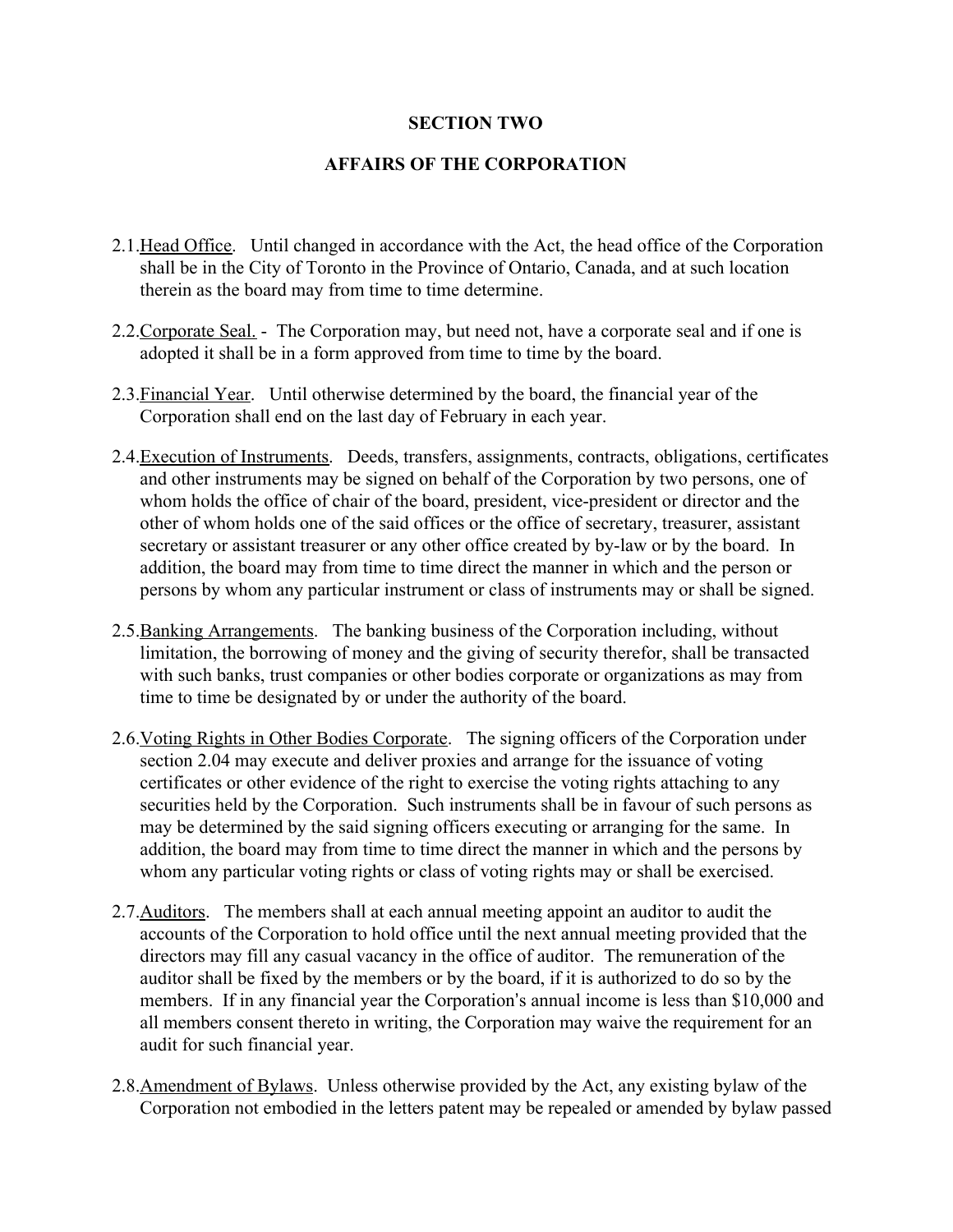by the board and confirmed by the members by at least two-thirds of the votes cast at a general meeting of the members duly called for considering the by-law or by resolution in writing signed by all the members.

- 2.9.Dissolution. In the event of the dissolution or winding-up of the affairs of the Corporation, after providing for its debts, obligations or liabilities in accordance with the Act, the Corporation shall distribute its remaining property rateably among its members according to their rights and interests in the Corporation.
- 2.10. Rules and Regulations. The board may establish rules and regulations not inconsistent with the bylaws relating to the management and operation of the Corporation.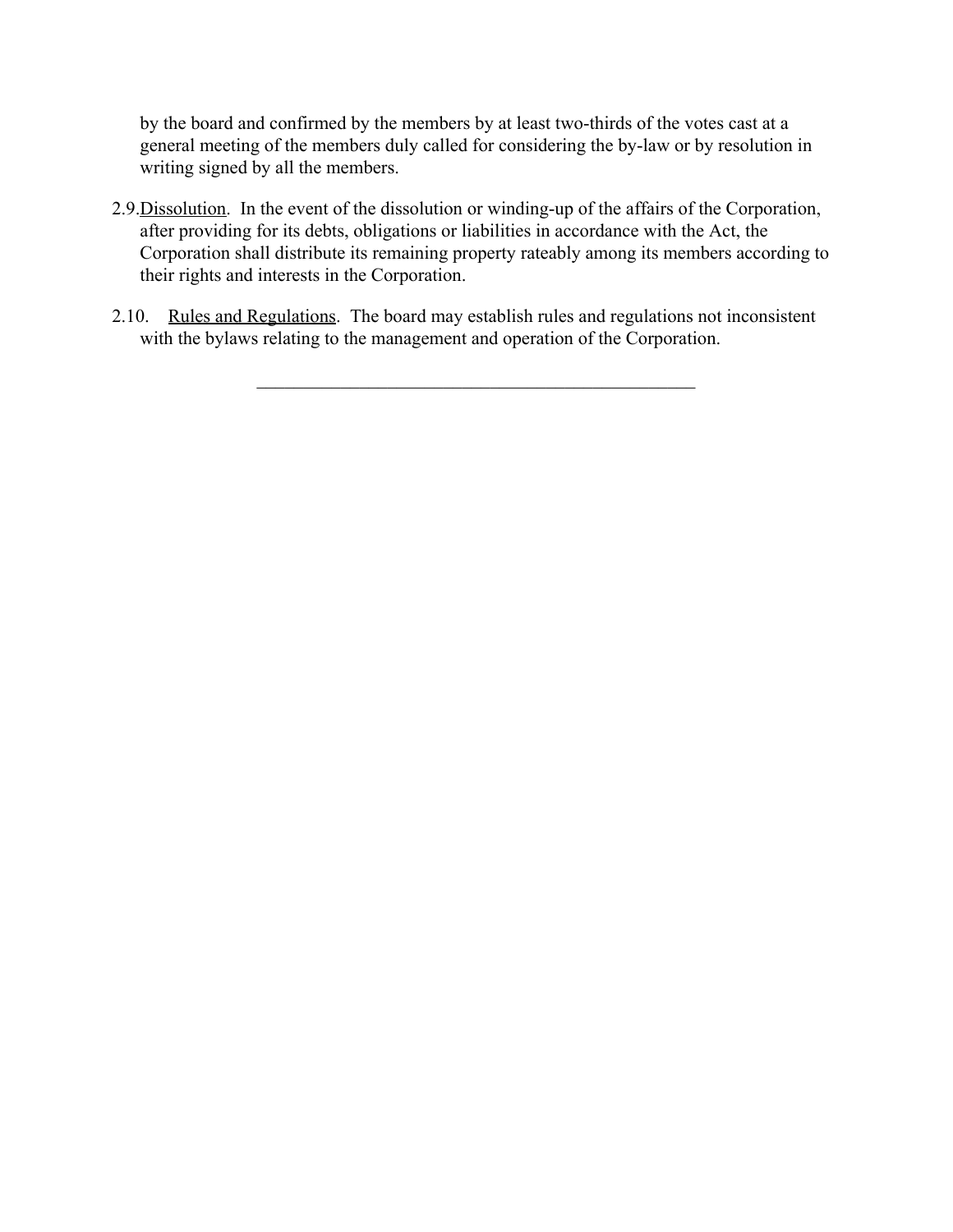# **SECTION THREE**

# **DIRECTORS**

- 3.1.Number of Directors. On incorporation, the board of the Corporation shall consist of four directors. At the first meeting of members, the number of directors shall be increased and the affairs of the Corporation shall be managed by a board of seven or more directors. Thereafter, any increase or decrease in the number of directors shall be approved by special resolution. The immediate past president of the Corporation shall be an ex-officio director of the Corporation. The past president shall be entitled to attend but not vote at meetings of the board.
- 3.2.Qualification. Each director shall be, or shall become within 10 days after election to the board, and thereafter remain throughout such director's term, a member of the Corporation. No person shall be qualified for election as a director if such person is less than 18 years of age; is of unsound mind and has been so found by a court in Canada or elsewhere; is not an individual; or has the status of a bankrupt.
- 3.3.Election and Term. The election of directors shall take place at each annual meeting of members and all the directors then in office shall retire but, if qualified, shall be eligible for reelection. The election shall be by resolution. If an election of directors is not held at the proper time, the incumbent directors shall continue in office until their successors are elected.
- 3.4. Removal of Directors. Subject to the Act, the members may by resolution passed by at least two-thirds of the votes cast at a general meeting of the members of which notice specifying the intention to pass such resolution has been given, remove any director before the expiration of such director's term, and may, by a majority of votes cast at that meeting, elect a person in place and stead of such director for the remainder of the term.
- 3.5.Vacation of Office. A director ceases to hold office upon death; upon removal from office by the members; upon ceasing to be qualified for election as a director; or upon receipt by the Corporation of a written resignation, or, if a time is specified in such resignation, at the time so specified, whichever is later.
- 3.6.Vacancies. Vacancies on the board may be filled for the remainder of the term of office either by the members at a meeting of members called for the purpose or by the board if the remaining directors constitute a quorum.
- 3.7.Action by the Board. The board shall manage the business and affairs of the Corporation utilizing the powers afforded to the Corporation by the letters patent or otherwise. The powers of the board may be exercised at a meeting (subject to section 3.08) at which a quorum is present or by resolution in writing signed by all the directors entitled to vote on that resolution at a meeting of the board. Where there is a vacancy in the board, the remaining directors may exercise all the powers of the board so long as a quorum remains in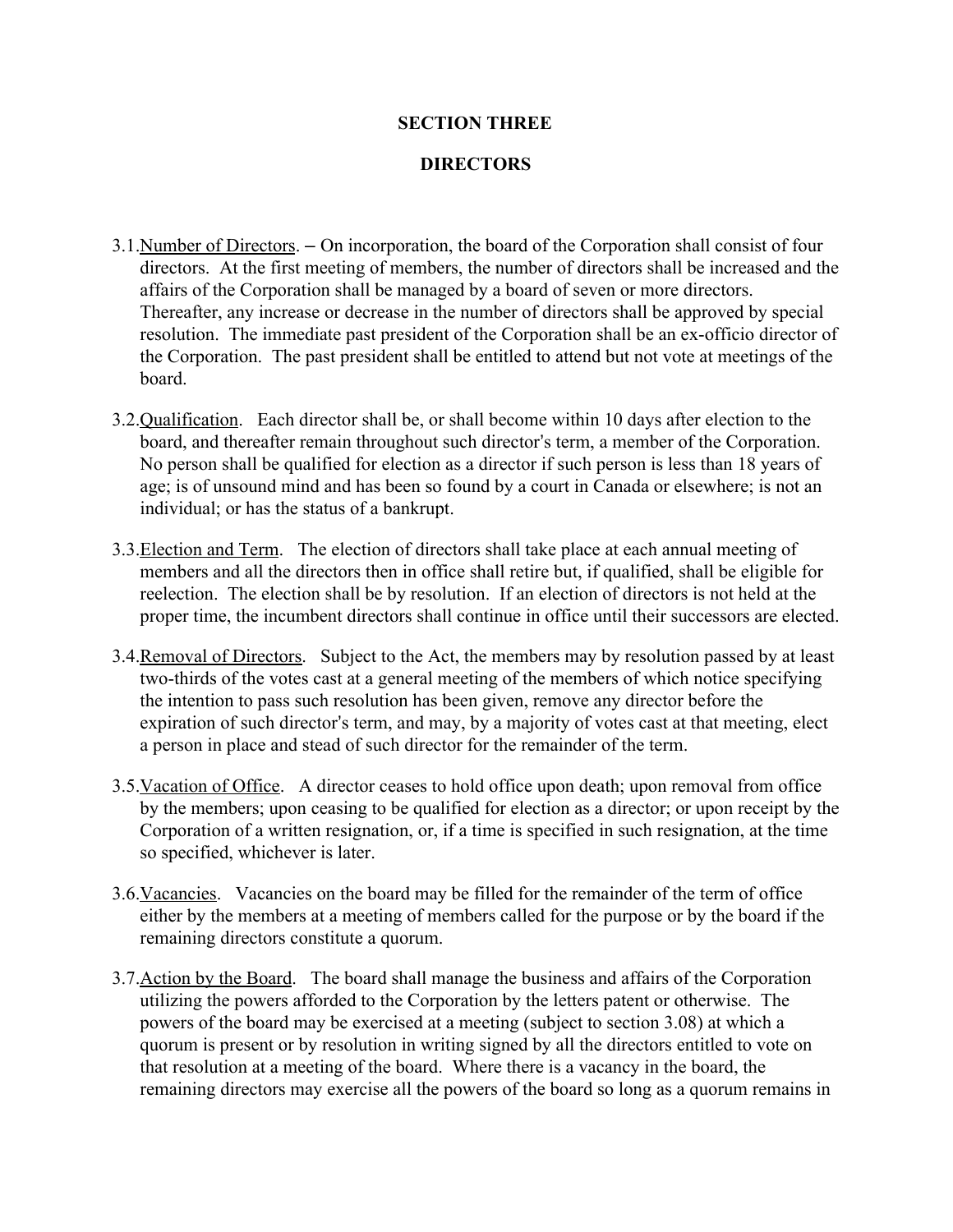office. Resolutions in writing may be signed in counterparts and resolutions in writing signed by one or more directors and transmitted by facsimile to the secretary of the Corporation shall be deemed to be duly signed by such directors.

- 3.8.Meetings of the Board by Communications Facilities. If all the directors of the Corporation consent thereto generally or in respect of a particular meeting, a director may participate in a meeting of the board or of a committee of the board by means of such telephone, electronic or other communications facilities as permit all persons participating in the meeting to communicate with each other simultaneously and instantaneously, and a director participating in such a meeting by such means is deemed to be present at the meeting. Any such consent shall be effective whether given before or after the meeting to which it relates and may be given with respect to all meetings or a particular meeting of the board and of committees of the board.
- 3.9.Place of Meetings. Meetings of the board may be held at any place in or outside of Ontario.
- 3.10. Calling of Meetings. Meetings of the board shall be held from time to time at such time and at such place as the board, the president or any two directors may determine.
- 3.11. Notice of Meeting. Notice of the time and place of each meeting of the board shall be given in the manner provided in Section Nine to each director not less than five days before the date of the meeting. A notice of a meeting of directors need not specify the purpose of or the business to be transacted at the meeting. Notice of an adjourned meeting of the board is not required if the time and place of the adjourned meeting is announced at the original meeting.
- 3.12. First Meeting of New Board. Provided a quorum of directors is present, each newly elected board may without notice hold its first meeting immediately following the meeting of members at which such board is elected.
- 3.13. Regular Meetings. The board may appoint a day or days in any month or months for regular meetings of the board at a place and hour to be named. A copy of any resolution of the board fixing the place and time of such regular meetings shall be sent to each director forthwith after being passed, but no other notice shall be required for any such regular meeting.
- 3.14. Chair. Subject to the provisions of any special resolution of the Corporation providing for the election or appointment by the directors from among themselves of a chair of the board, the president, if the president is present, or, in the absence of the president, a vice-president who is a director and is present at the meeting, shall preside as chair at a meeting of the board. In the absence of the president or a vice-president who is a director, the directors present shall choose one of their number to be chair of the meeting.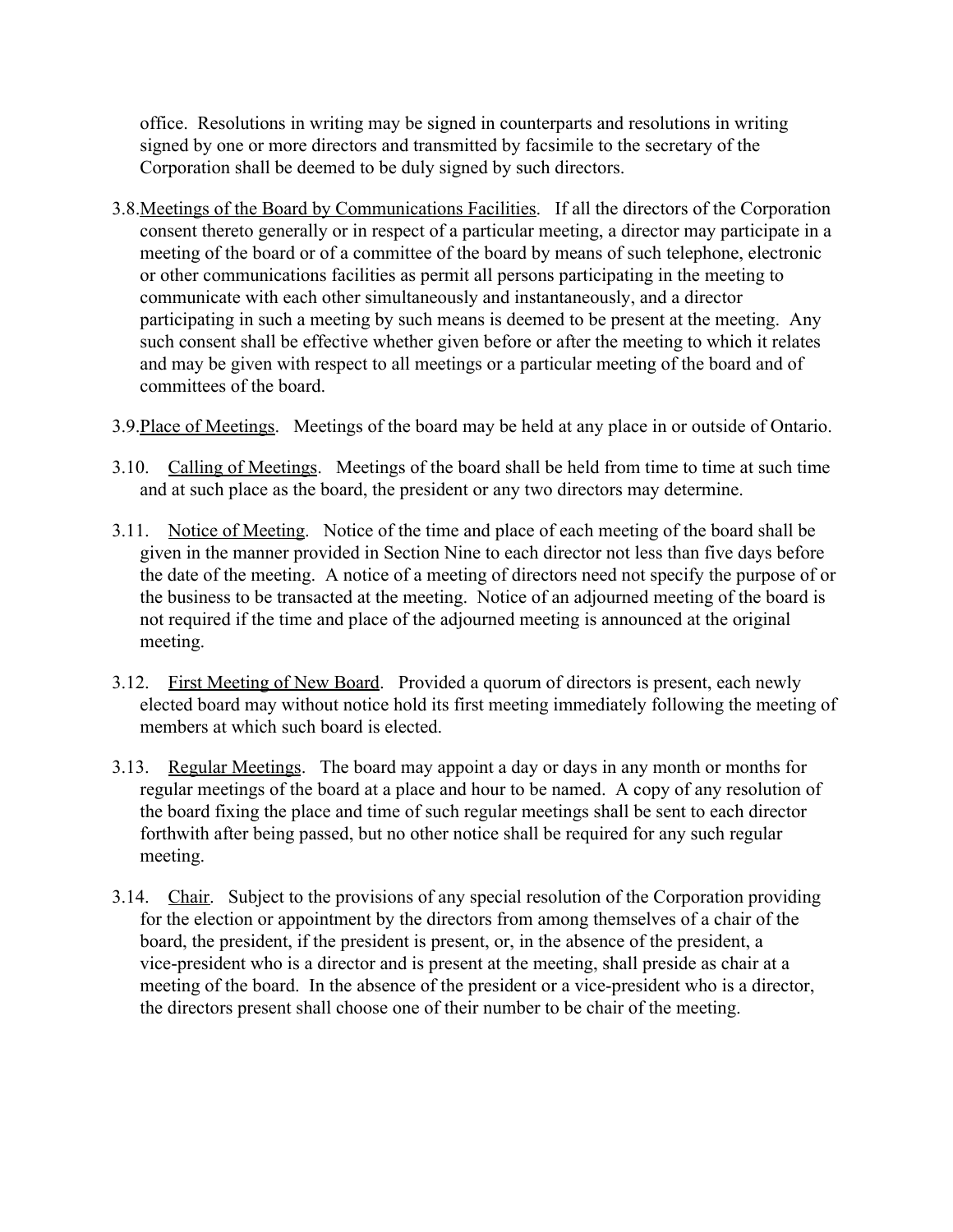- 3.15. Quorum. The quorum for the transaction of business at any meeting of the board shall be two-fifths of the number of directors or such greater number of directors as the board may from time to time determine.
- 3.16. Votes to Govern. At all meetings of the board every question shall be decided by a majority of the votes cast on the question. In case of an equality of votes, the chair of the meeting shall be entitled to a second or casting vote.
- 3.17. Remuneration and Expenses. The directors shall serve as such without remuneration and no director shall directly or indirectly receive any profit from such position. Nothing herein contained shall preclude any director who is engaged in or is a member of a firm engaged in any business or profession from acting in and being paid the usual professional costs and charges for any professional business required to be done in connection with the administration of the affairs of the Corporation. Also, nothing herein contained shall be construed to preclude any director from serving the Corporation as an officer or in any other capacity and receiving reasonable compensation therefor.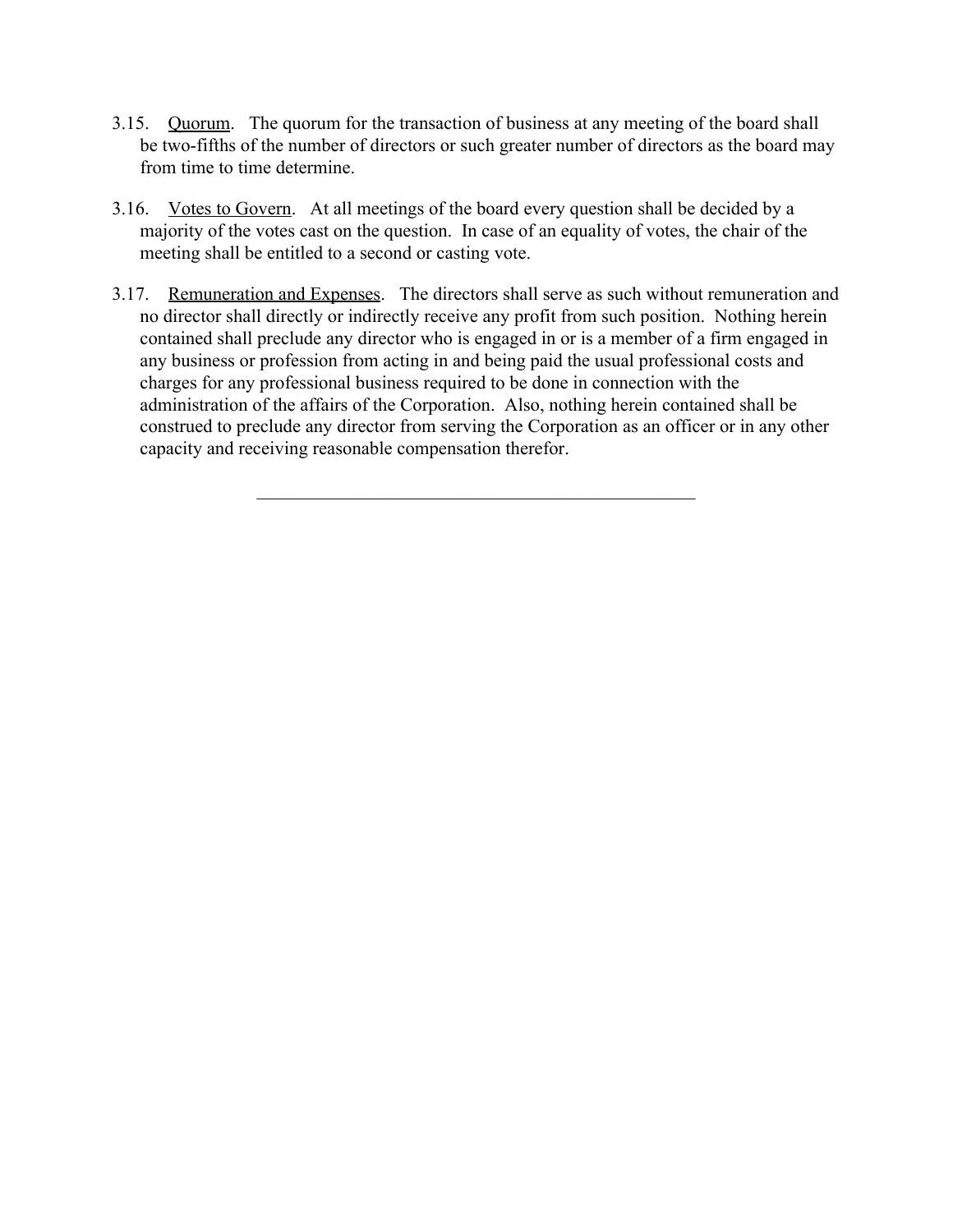# **SECTION FOUR**

# **COMMITTEES**

- 4.1.Executive Committee. Whenever the board consists of more than six directors, the board may elect from its members an executive committee consisting of not less than three, which committee shall have power to fix its quorum at not less than a majority of its number and may exercise all the powers of the board, subject to any regulations imposed from time to time by the board. Notice of the time and place of each meeting of the executive committee or other committee of the board shall be given in the manner provided in Section Nine to each committee member not less than five days before the date of the meeting and such notice need not specify the purpose of or the business to be transacted at the meeting. The board may by resolution remove any member of the executive committee or other committee of the board and may fill the vacancy created by such removal. However, no executive committee member shall be entitled to hold office for a period of more than four consecutive years. Executive committee members and members of other committees of the board shall serve as such without remuneration.
- 4.2. Other Committees of the Board. The board may appoint one or more other committees of the board, however designated, and delegate to any such committee any of the powers of the board, subject to any rules and regulations imposed from time to time by the board.
- 4.3.Action by Committees. The powers of a committee of the board may be exercised by a meeting at which a quorum is present or by resolution in writing signed by all members of such committee who would have been entitled to vote on that resolution at a meeting of the committee. Meetings of such committee may be held at any place in or outside Canada.
- 4.4.Advisory Bodies. The board may from time to time appoint such advisory bodies as it may deem advisable.
- 4.5.Procedure. Unless otherwise determined by the board, each committee and advisory body shall have the power to fix its quorum at not less than a majority of its members, to elect its chair and to regulate its procedure.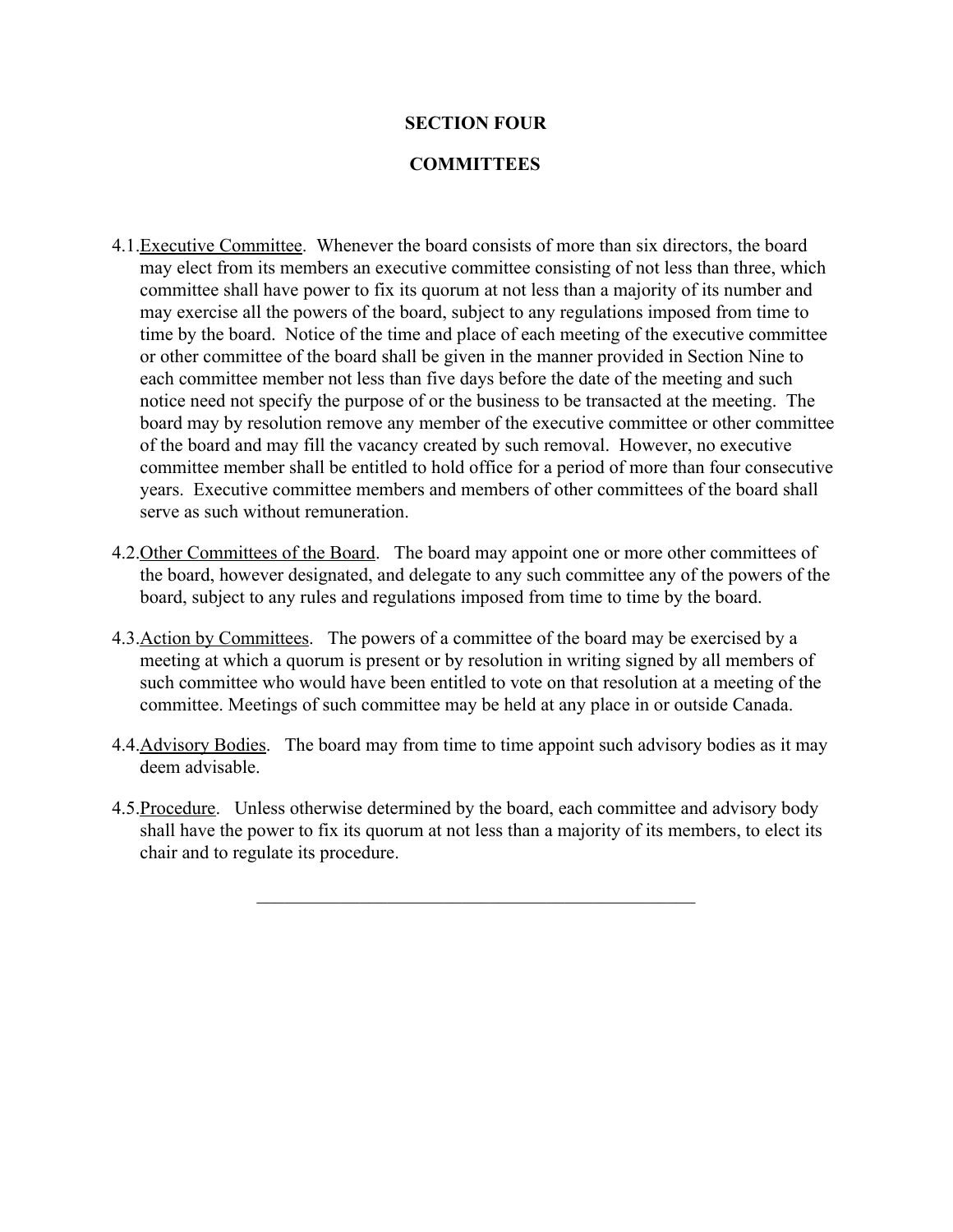#### **SECTION FIVE**

#### **OFFICERS**

- 5.1.Appointment. The board shall from time to time appoint a president and secretary and may appoint one or more vice-presidents (to which title may be added words indicating seniority or function), a treasurer and such other officers as the board may determine, including one or more assistants to any of the officers so appointed. One person may hold more than one office. The board may specify the duties of and, in accordance with this bylaw and subject to the Act, delegate to such officers powers to manage the business and affairs of the Corporation. Subject to section 5.02, an officer may but need not be a director.
- 5.2.President. The president shall be the chief executive officer and, subject to the authority of the board, shall have general supervision of the affairs of the Corporation; and shall have such other powers and duties as the board may specify. The president shall be a director of the Corporation and shall have been a director for at least one year before becoming eligible to hold the office of president. No person may hold the office of president for more than three consecutive years.
- 5.3.VicePresident. The board may also from time to time appoint one or more vice-presidents. If appointed, a vice-president shall have such powers and duties as the board may specify. During the absence or disability of the president, the vice-president shall also have the powers and duties of that office.
- 5.4.Secretary. The secretary shall be empowered by the board to carry on the affairs of the Corporation generally under the supervision of the president. The secretary shall attend and be the secretary of all meetings of the board, members and committees of the board and shall enter or cause to be entered in records kept for that purpose minutes of all proceedings thereat. The secretary shall give or cause to be given, as and when instructed, all notices to members, directors, officers, auditors and members of committees of the board and shall be the custodian of the stamp or mechanical device generally used for affixing the corporate seal of the Corporation and of all books, records and instruments belonging to the Corporation, except when some other officer or agent has been appointed for that purpose. The secretary shall have such other powers and duties as otherwise may be specified by the board.
- 5.5.Treasurer. The board may also from time to time appoint a treasurer. The treasurer shall keep proper accounting records of the financial activities of the Corporation, and shall be responsible for the deposit of money, the safekeeping of securities and the disbursement of the funds of the Corporation. The treasurer shall render to the board whenever required an account of all transactions of the treasurer and of the financial position of the Corporation. The treasurer shall have such other powers and duties as otherwise may be specified. If a treasurer is not appointed, the duties of the treasurer shall be carried out by the secretary or such other officer as the board may from time to time determine.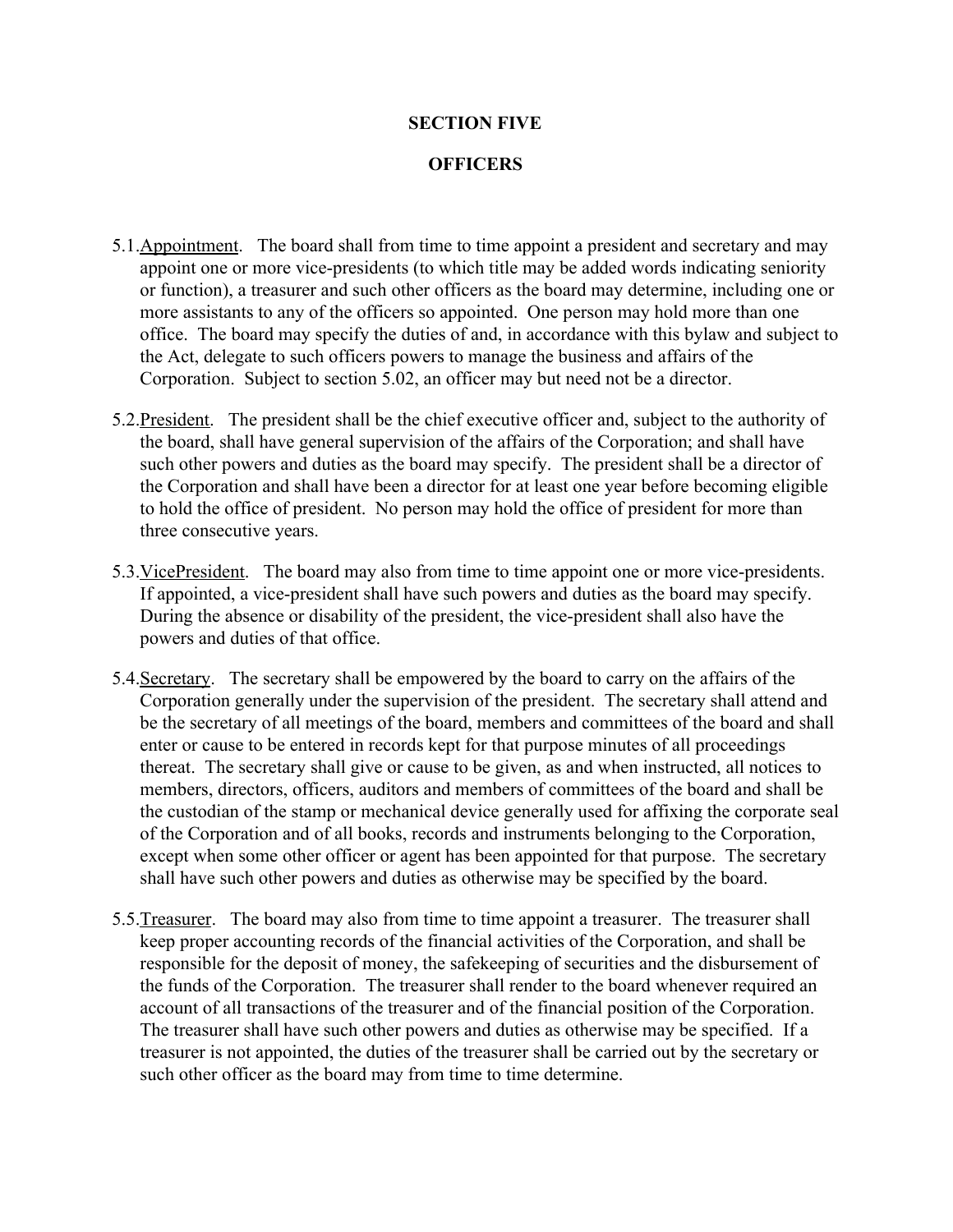- 5.6.Powers and Duties of Officers. The powers and duties of all officers shall be such as the terms of their engagement call for or as the board or (except for those whose powers and duties are to be specified only by the board) the chief executive officer may specify. The board and (except as aforesaid) the chief executive officer may, from time to time and subject to the provisions of the Act, vary, add to or limit the powers and duties of any officer. Any of the powers and duties of an officer to whom an assistant has been appointed may be exercised and performed by such assistant, unless the board or the chief executive officer otherwise directs.
- 5.7. Term of Office and Remuneration. The board, in its discretion, may remove any officer of the Corporation. Otherwise each officer appointed by the board shall hold office until a successor is appointed or until an earlier resignation is received by the Corporation. The officers shall be paid such remuneration for their services as the board may from time to time determine.
- 5.8.Agents and Attorneys. The Corporation, by or under the authority of the board, shall have power from time to time to appoint agents or attorneys for the Corporation in or outside Canada with such powers (including the power to subdelegate) of management, administration or otherwise as may be thought fit.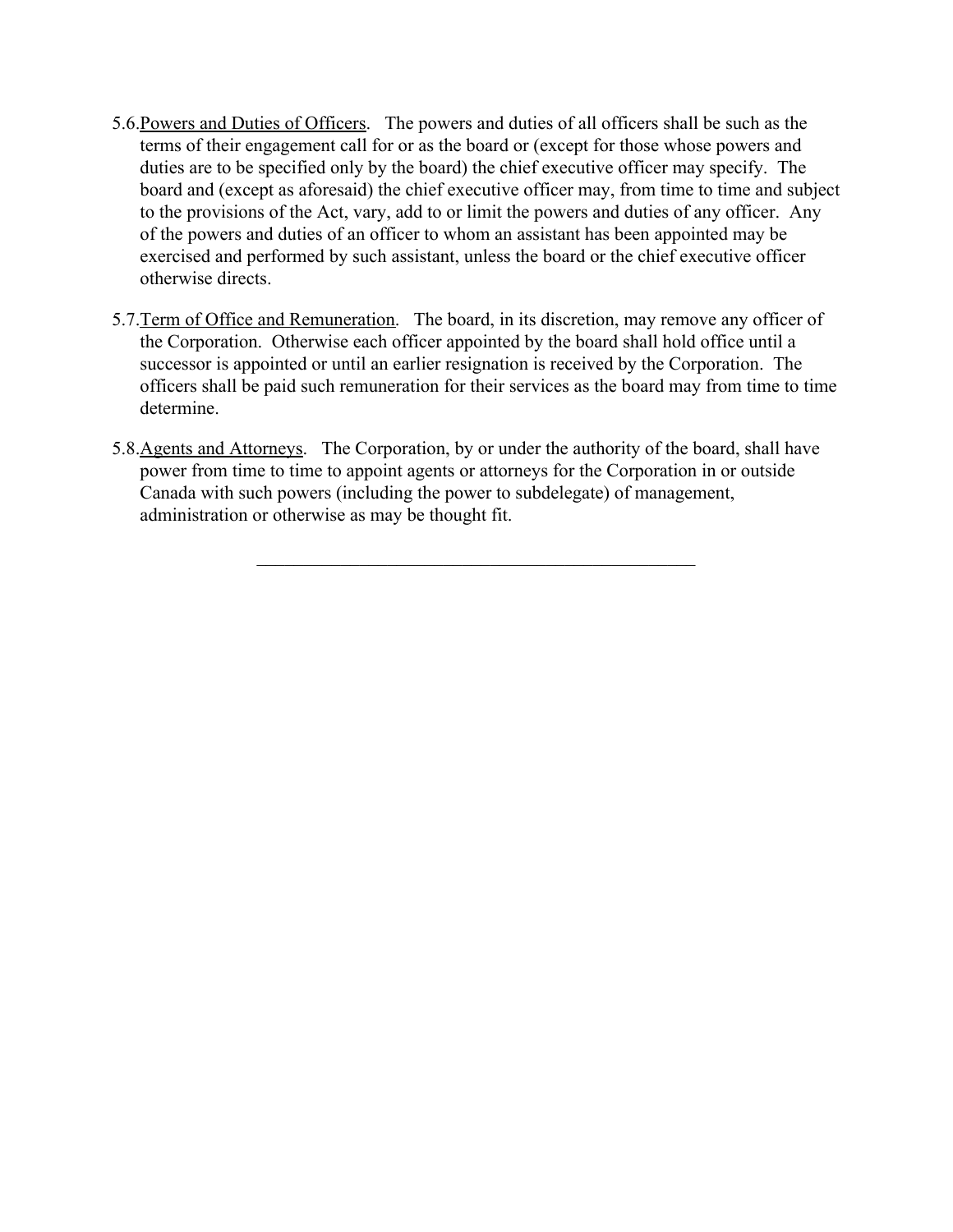#### **SECTION SIX**

#### **PROTECTION OF DIRECTORS, OFFICERS AND OTHERS**

- 6.1.Limitation of Liability. Every director and officer of the Corporation in exercising the powers and discharging the duties of a director or officer shall act honestly and in good faith with a view to the best interests of the Corporation and exercise the care, diligence and skill that a reasonably prudent person would exercise in comparable circumstances. Subject to the foregoing, no director or officer shall be liable for the acts, receipts, neglects or defaults of any other director, officer or employee, or for joining in any receipt or other act for conformity, or for any loss, damage or expense happening to the Corporation through the insufficiency or deficiency of title to any property acquired for or on behalf of the Corporation, or for the insufficiency or deficiency of any security in or upon which any of the moneys of the Corporation shall be invested, or for any loss or damage arising from the bankruptcy, insolvency or tortious acts of any person with whom any of the moneys, securities or effects of the Corporation shall be deposited, or for any loss occasioned by any error of judgment or oversight on the part of the director or officer, or for any other loss, damage or misfortune which shall happen in the execution of the duties of such office or in relation thereto; provided that nothing herein shall relieve any director or officer from the duty to act in accordance with the Act and the regulations thereunder or from liability for any breach thereof.
- 6.2.Indemnity. Subject to the Act, the Corporation shall indemnify a director or officer, a former director or officer, or a person who acts or acted at the Corporation's request as a director or officer of a body corporate of which the Corporation is or was a shareholder or creditor, and such person's heirs and legal representatives, against all costs, charges and expenses, including an amount paid to settle an action or satisfy a judgment, reasonably incurred in respect of any civil, criminal or administrative action or proceeding to which such person is made a party by reason of being or having been a director or officer of the Corporation or such body corporate, if such person (a) acted honestly and in good faith with a view to the best interests of the Corporation; and (b) in the case of a civil, criminal or administrative action or proceeding that is enforced by a monetary penalty, had reasonable grounds for believing that such conduct was lawful. The Corporation shall also indemnify such person in such other circumstances as the Act or law permits or requires. Nothing in this bylaw shall limit the right of any person entitled to indemnity to claim indemnity apart from the provisions of this bylaw.
- 6.3.Insurance. Subject to the Act, the Corporation may purchase and maintain such insurance for the benefit of any person referred to in section 6.02 hereof as the board may from time to time determine.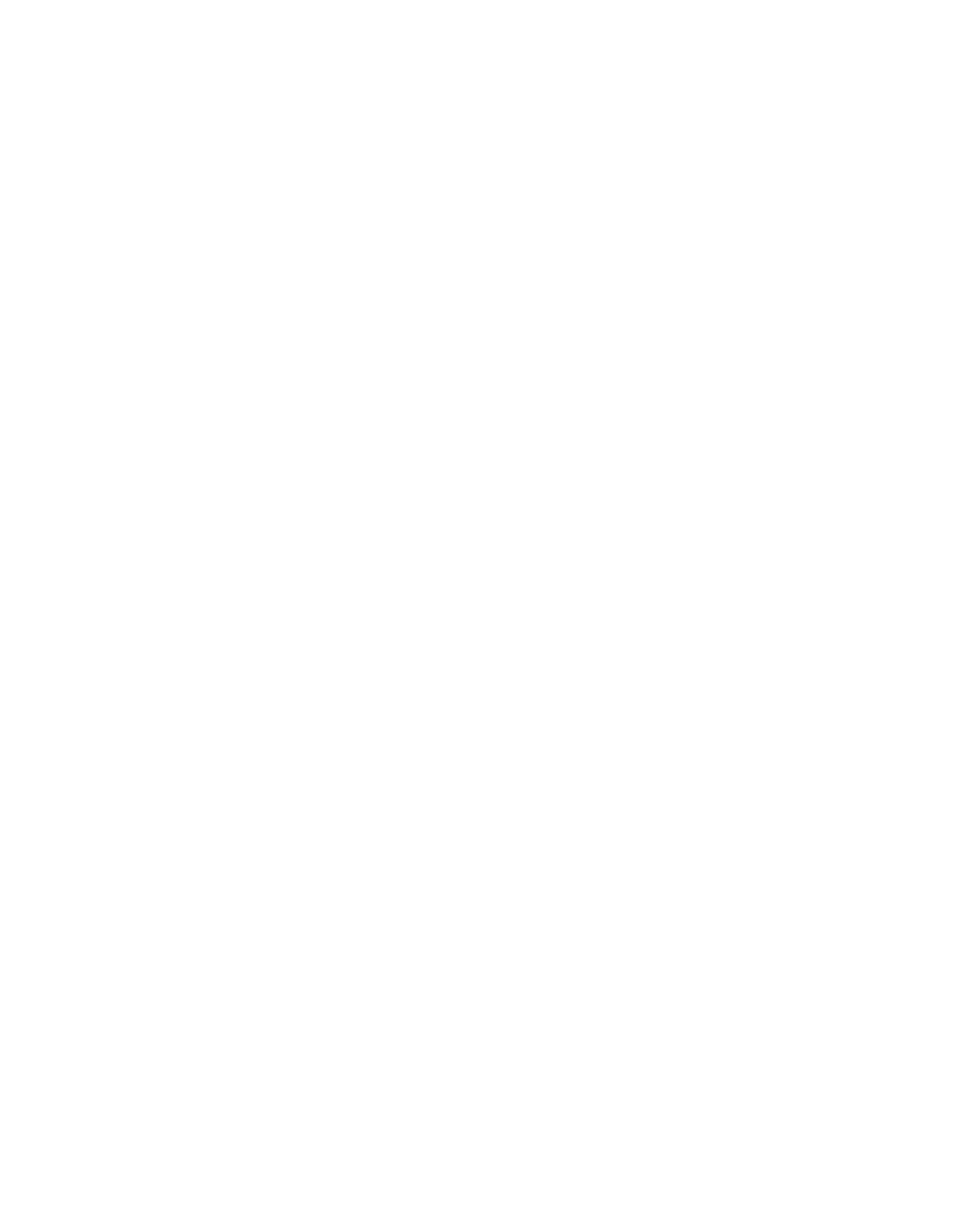#### **SECTION SEVEN**

#### **MEMBERS**

- 7.1.Members. Subject to the Act and the letters patent, the members shall consist of the applicants for incorporation of the Corporation and of such other persons interested in furthering the objects of the Corporation as are admitted as members by or under the authority of the board.
- 7.2.Classes of Members. There shall be three classes of members: Adult Members, Junior Members and Honorary Members.
- 7.3.Qualifications and Rights. Any person may be admitted to membership if such person complies with the requirements of section 7.01 and this section 7.03:

Adult Members – Any person over the age of 18 years as of January 1 of the year in which such person is admitted by the board as a member shall qualify as an Adult Member. Each Adult Member shall be entitled to receive notice of and to attend all meetings of members and shall be entitled to one vote on any vote taken at a meeting of members.

Junior Members – Any person age 7 to 17 years as of January 1 of the year in which such person is admitted by the board as a member shall qualify as a Junior Member. Junior Members shall be entitled to receive notice of, to attend but not to vote at meetings of members.

Honorary Members – Such persons as the board, in its discretion, designates in recognition of their contribution to the Corporation shall qualify as Honorary Members. Honorary Members shall be entitled to receive notice of and to attend all meetings of members and shall be entitled to one vote on any vote taken at a meeting of members.

- 7.4.Term of Membership. The interest of a member in the Corporation is not transferable and lapses and ceases to exist upon death or when the member ceases to be a member by resignation or otherwise in accordance with the bylaws of the Corporation.
- 7.5.Fees. The fees payable by members shall from time to time be fixed by resolution of the board, subject to confirmation by the members at the annual general meeting of members. A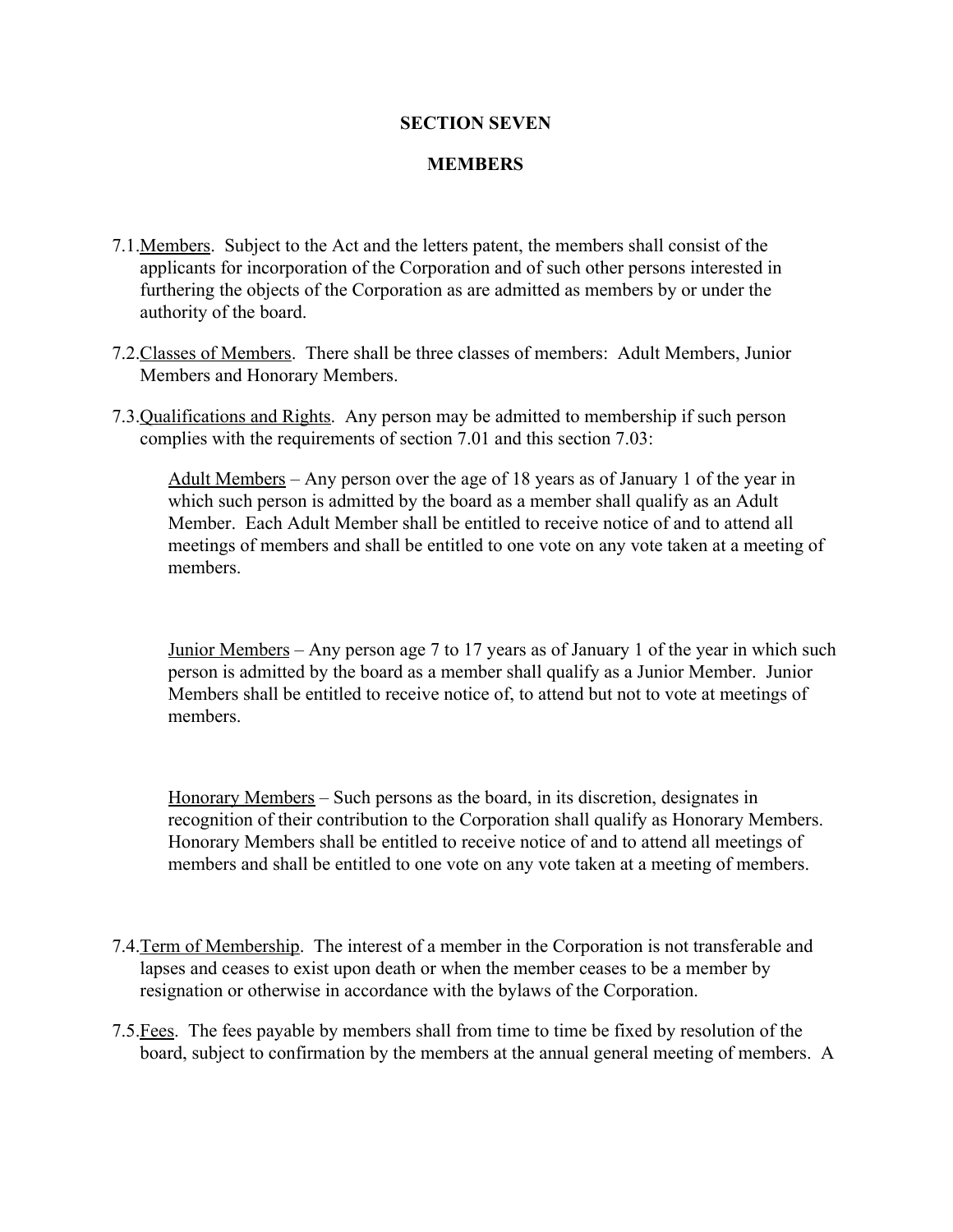notice of the fees payable at any time shall be sent to each member by the secretary promptly before the due date.

- 7.6.Resignation. Members may resign at any time by resignation in writing which shall be effective upon any date or time on or after the execution of the instrument of resignation. A member shall remain liable for payment of any assessment or other sum levied or which became payable by the member to the Corporation prior to acceptance of such resignation.
- 7.7.Termination for Nonpayment. The membership of any member who is in arrears in payment of membership fees may be terminated by or under the authority of the board if such arrears of fees are not paid within a designated time; and if such arrears are not paid by such designated time the board may pass a resolution authorizing the removal of such member from the register of members of the Corporation and thereupon such person shall cease to be a member of the Corporation. The Corporation shall not be required to send notice of termination to a member for non-payment of fees. Any such member may reapply for membership in the Corporation.
- 7.8.Removal. Upon thirty days' notice in writing to a member of the Corporation, the board may, in its discretion, pass a resolution authorizing the removal of any member from the register of members of the Corporation for failure to comply with the objects or rules and regulations of the Corporation and thereupon such person shall cease to be a member of the Corporation.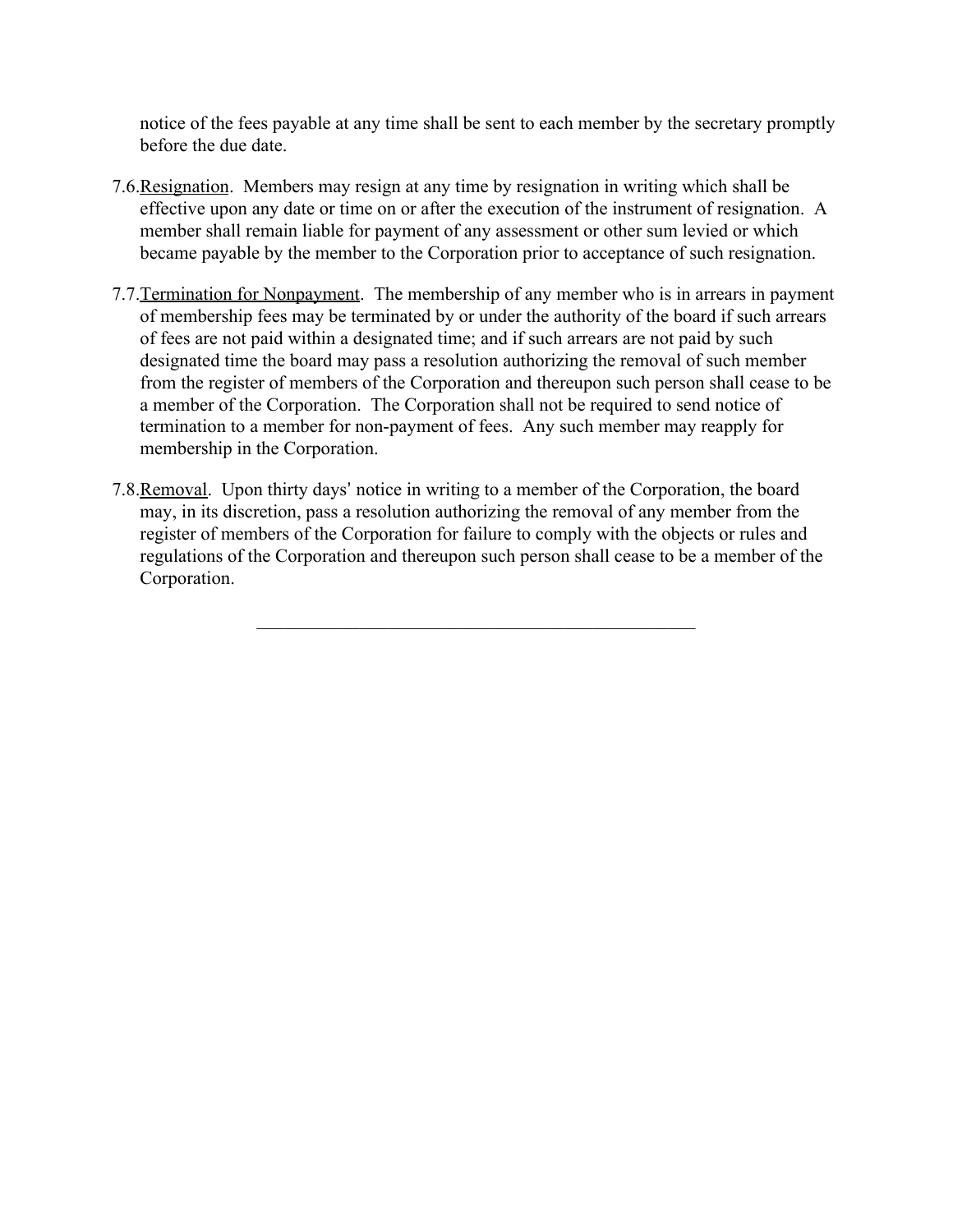# **SECTION EIGHT**

## **MEETINGS OF MEMBERS**

- 8.1.Annual Meetings. The Corporation shall hold an annual meeting of members not later than 18 months after its incorporation and thereafter not more than 15 months after its last annual meeting. The annual meeting of members shall be held at such time in each year and, subject to section 8.03, at such place as the board or the president may from time to time determine, for the purpose of considering the financial statements of the Corporation placed before the meeting, the report of the Corporation's auditor or accountant thereon and the report of the board, electing directors, appointing auditors or accountants, as applicable, and for the transaction of such other business as may properly be brought before the meeting.
- 8.2.Special Meetings. The board shall call a special meeting of members on written requisition of one-tenth of the members entitled to vote at the meeting proposed to be held. The board shall also have power to call a special meeting of members at any time.
- 8.3. Place of Meetings. Meetings of members shall be held at the head office of the Corporation or elsewhere in the municipality in which the registered office is situate or, if the board shall so determine, at some other place in Ontario.
- 8.4.Notice of Meetings. Notice in writing of the time and place of each meeting of members shall be given in the manner provided in Section Nine not less than 10 days and not more than 50 days before the date of the meeting to each director, to the auditor, and to each member who at the close of business on the day immediately preceding the day on which notice is given is entered in the register of members of the Corporation. Notice of a meeting of members called for any purpose other than consideration of the financial statements and auditor's report and board's report, election of directors and reappointment of the incumbent auditor shall state the special nature of the business to be transacted at it in sufficient detail to permit the members to form a reasoned judgment thereon and state the text of any special resolution to be submitted to the meeting. Any notice to members may either enclose a form of proxy or contain a reminder of the right to appoint a proxy. Notice of an adjourned meeting of members is not required if the time and place of the adjourned meeting is announced at the original meeting.
- 8.5.Meetings Without Notice. A meeting of members may be held without notice at any time and place permitted by the Act (a) if all the members entitled to vote thereat are present in person or duly represented or if those not present or represented waive notice of or otherwise consent to such meeting being held, and (b) if the auditors and the directors are present or waive notice of or otherwise consent to such meeting being held. At such a meeting any business may be transacted which the Corporation at a meeting of members may transact.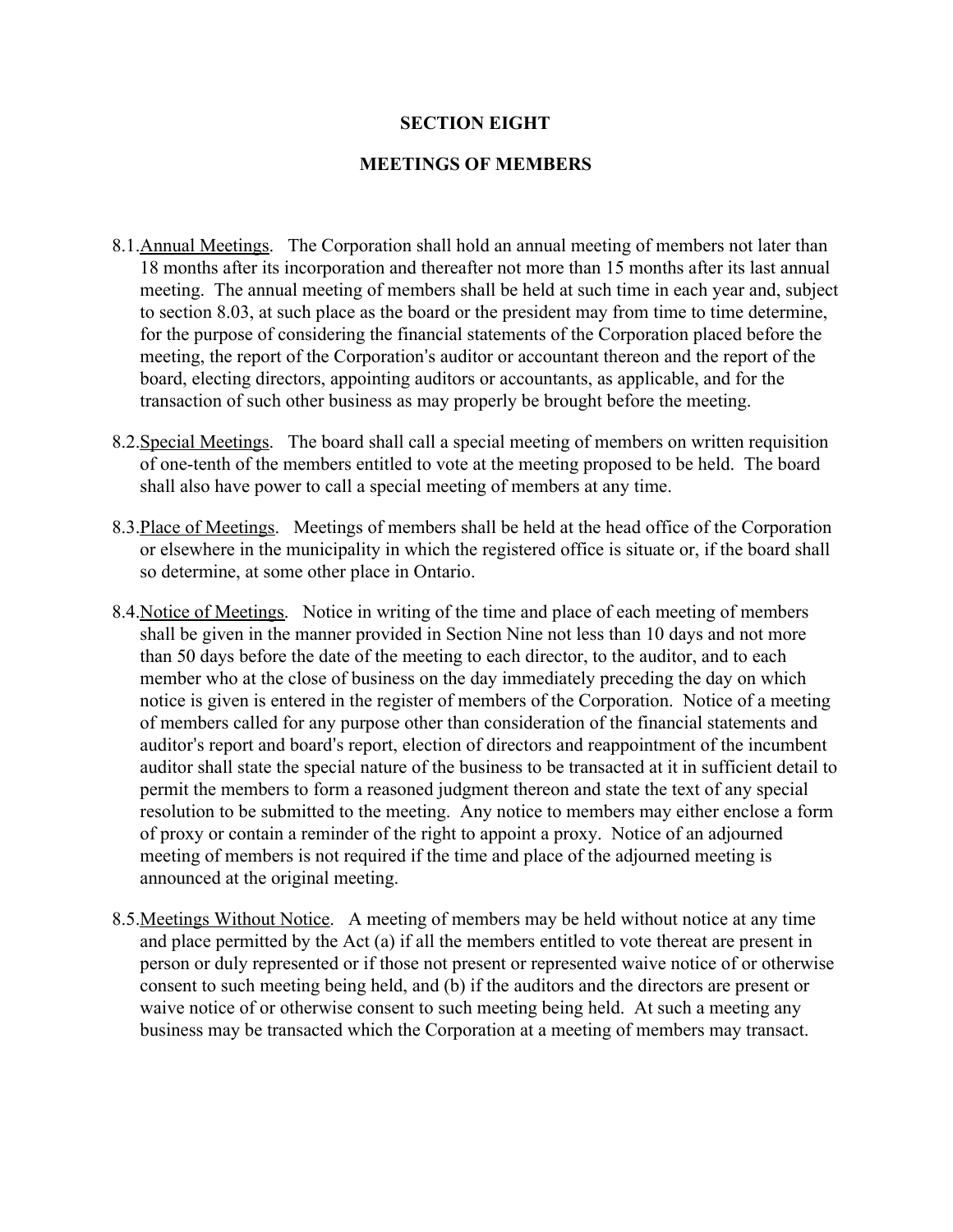- 8.6.Chair, Secretary and Scrutineers. The chair of any meeting of members shall be the first mentioned of such of the following officers as have been appointed and who is present at the meeting: president, or a vice-president who is a member or represents a member. If no such person is present within 15 minutes from the time fixed for holding the meeting, the persons present and entitled to vote shall choose one of their number to be chair. If the secretary of the Corporation is absent, the chair shall appoint some person, who need not be a member, to act as secretary of the meeting. If desired, one or more scrutineers, who need not be members, may be appointed by a resolution or by the chair with the consent of the meeting.
- 8.7.Persons Entitled to be Present. The only persons entitled to be present at a meeting of members shall be those entitled to vote thereat, the directors and auditor of the Corporation and others who, although not entitled to vote, are entitled or required under any provision of the Act or the letters patent or bylaws to be present at the meeting. Any other person may be admitted only on the invitation of the chair of the meeting or with the consent of the meeting.
- 8.8.Quorum. The quorum for the transaction of business at any meeting of members shall be 11 persons present in person and each entitled to vote thereat or a duly appointed proxy so entitled.
- 8.9. Right to Vote. Subject to the Act and the letters patent, at any meeting of members every person shall be entitled to vote who is at the time of the meeting entered in the books of the Corporation as a member.
- 8.10. Proxies. At any meeting of members a proxyholder duly and sufficiently appointed by a member shall be entitled to exercise, subject to any restrictions expressed in the instrument appointing such person, the same voting rights that the member appointing the proxyholder would be entitled to exercise if present at the meeting. A proxyholder must be a member. An instrument appointing a proxy shall be in writing. An instrument appointing a proxy shall be acted on only if, prior to the time of voting, it is deposited with the secretary of the Corporation or of the meeting or as may be directed in the notice calling the meeting.
- 8.11. Votes to Govern. Unless the Act, the letters patent or any bylaw of the Corporation otherwise provide, at any meeting of members every question shall be determined by the majority of the votes duly cast on the question.
- 8.12. Show of Hands. Any question at a meeting of members shall be decided by a show of hands unless, after a show of hands, a ballot thereon is required or demanded as hereinafter provided. Upon a show of hands every person who is present and entitled to vote shall have one vote. Whenever a vote by show of hands shall have been taken upon a question, unless a ballot thereon is so required or demanded, a declaration by the chair of the meeting that the vote upon the question has been carried or carried by a particular majority or not carried and an entry to that effect in the minutes of the meeting shall be prima facie evidence of the fact without proof of the number or proportion of the votes recorded in favour of or against any resolution or other proceeding in respect of the said question, and the result of the vote so taken shall be the decision of the members upon the said question.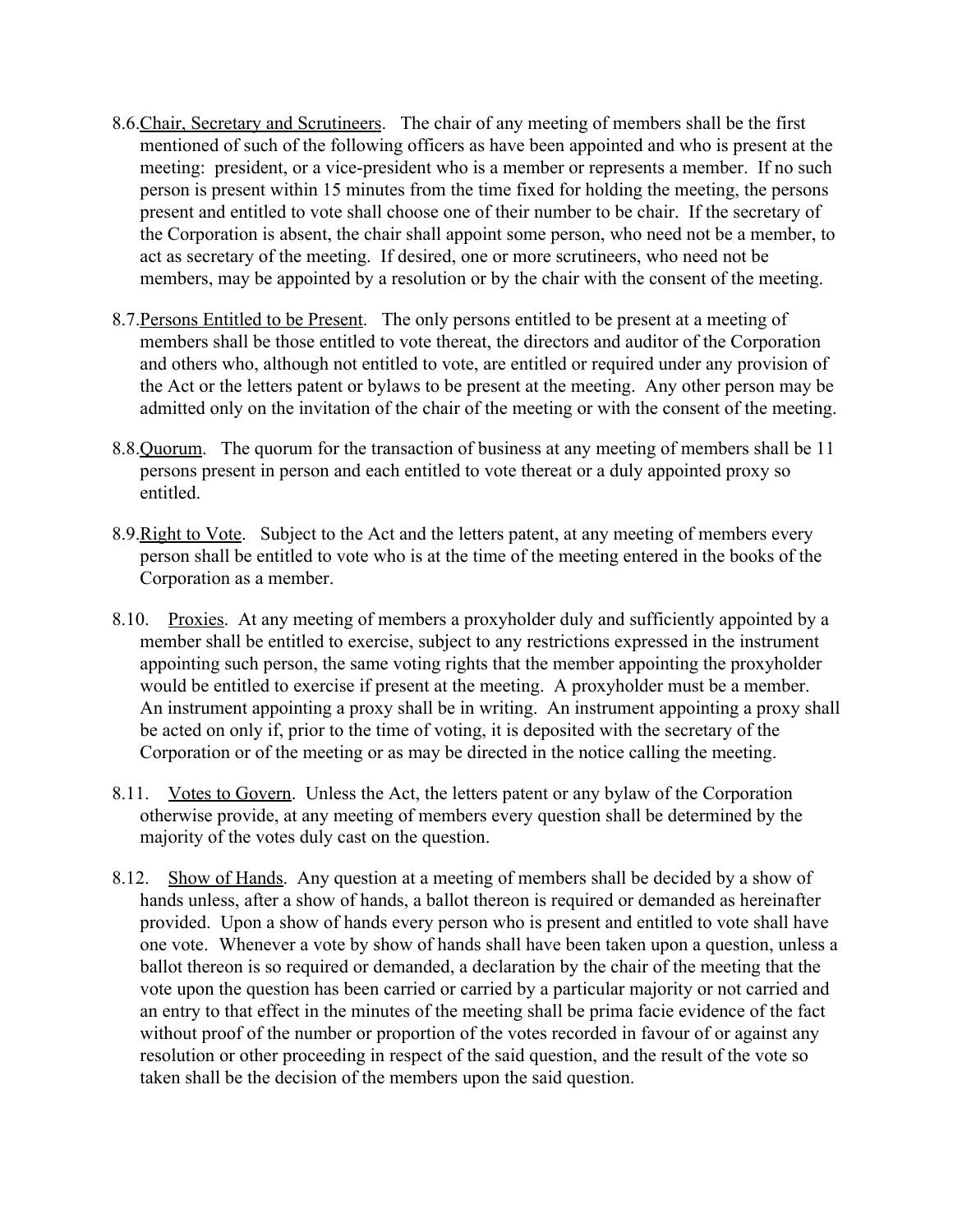- 8.13. Ballots. On any question proposed for consideration at a meeting of members, and whether or not a show of hands has been taken thereon, the chair may require or any member may demand a ballot thereon. A ballot so required or demanded shall be taken in such manner as the chair shall direct. A demand for a ballot may be withdrawn at any time prior to the taking of the ballot. Upon a ballot each member present in person or represented by proxy and entitled to vote shall have one vote and the result of the ballot shall be the decision of the members upon the said question.
- 8.14. Casting Vote. In case of an equality of votes at any meeting of members either upon a show of hands or upon a ballot, the chair of the meeting shall be entitled to an additional or casting vote.
- 8.15. Adjournment. The chair at a meeting of members may, with the consent of the meeting and subject to such conditions as the meeting may decide, adjourn the meeting from time to time and from place to place.
- 8.16. Action in Writing by Members. A resolution in writing signed by all the members entitled to vote on that resolution at a meeting of members is as valid as if it had been passed at a meeting of the members. Resolutions in writing may be signed in counterparts and resolutions in writing signed by one or more members and transmitted by facsimile to the secretary of the Corporation shall be deemed to be duly signed by such members.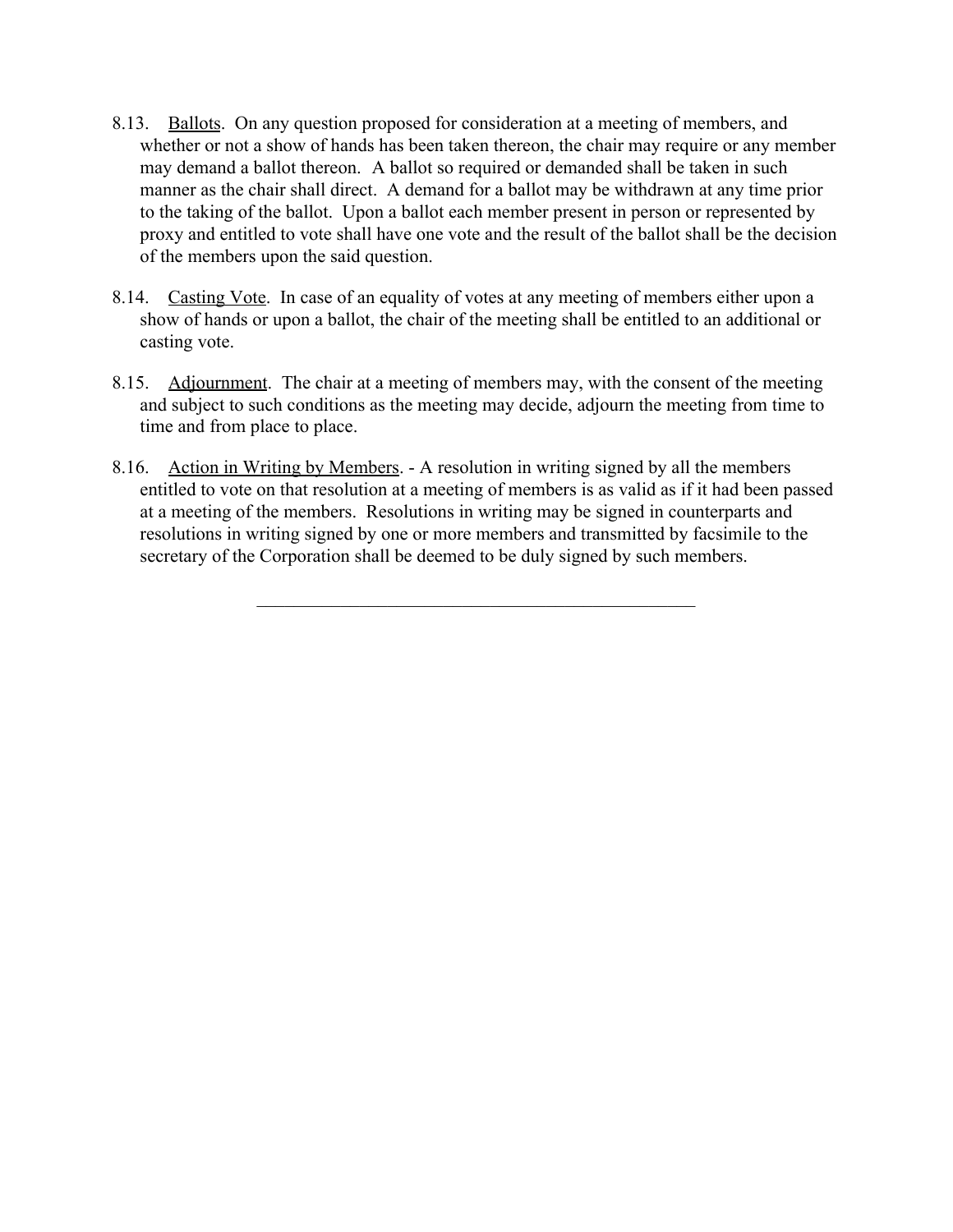#### **SECTION NINE**

#### **NOTICES**

- 9.1.Method of Giving Notices. Any notice (which term includes any communication or document) to be given (which term includes sent, delivered or served) pursuant to the Act, the letters patent, the bylaws or otherwise to a member, director, committee member, officer or auditor shall be sufficiently given if delivered personally to the person to whom it is to be given or if delivered to the last address of such person as recorded in the books of the Corporation or if mailed by prepaid ordinary or air mail addressed to said address or if sent to said address by any means of wire or wireless or any other form of transmitted or recorded communication. Notice may be given by email to the email address of such persons as recorded in the books of the corporation. Notice may be given by posting on the website of the corporation. A notice so delivered shall be deemed to have been given when it is delivered personally or at the address aforesaid; a notice so mailed shall be deemed to have been given two days after it was deposited in a post office or public letter box; and a notice sent by any means of wire or wireless or any other form of transmitted or recorded communication shall be deemed to have been given when transmitted, or delivered to the appropriate communication company or agency or its representative for dispatch. The secretary may change the address on the Corporation's books of any member, director, officer, auditor or member of a committee of the board in accordance with any information believed to be reliable.
- 9.2.Computation of Time. In computing the date when notice must be given under any provision requiring a specified number of days' notice of any meeting or other event, the date of giving the notice shall be excluded and the date of the meeting or other event shall be included.
- 9.3. Omissions and Errors. The accidental omission to give any notice to any member, director, officer or auditor or the non-receipt of any notice by any member, director, officer or auditor or any error in any notice not affecting the substance thereof shall not invalidate any action taken at any meeting held pursuant to such notice or otherwise founded thereon.
- 9.4.Waiver of Notice. Any member (or a duly appointed proxyholder), director, officer or auditor may waive any notice required to be given under any provision of the Act, the letters patent, the bylaws or otherwise and such waiver, whether given before or after the meeting or other event of which notice is required to be given, shall cure any default in giving such notice.